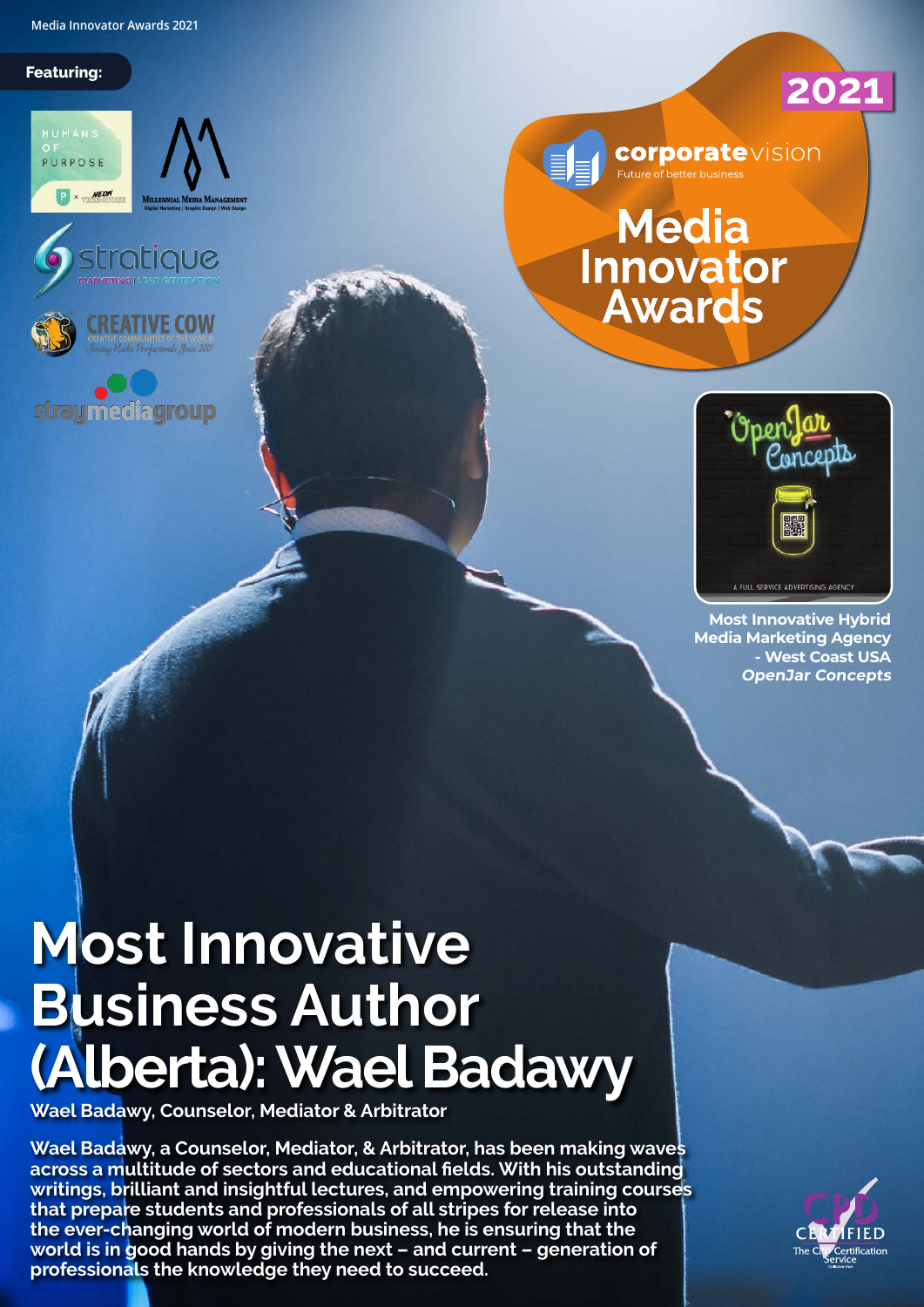## Best Industrial Marketing Agency - West Midlands

Stratique, winner of the Best Industrial Marketing Agency – West Midlands award 2021, is a marketing agency that aids business owners, MDs, and sales directors in the industrial, manufacturing and engineering sectors with the rhythmic acquisition of new key accounts.

Stratique was founded in 2003 to help B2B clients solve a dominant and common problem many businesses have- how to find, educate and nurture new 5-star customers until they are ready to talk business. In addition to this problem, how can this be done without employing an expensive team of marketers and BDMs? Andrew Wilson, Agency Founder and Business Growth Consultant, states, "Our highly refined and optimised sales process uses smart systems to deliver the right messages to the right decision-makers in the right businesses for our clients, and then we follow up."

Andrew continues to explain the four critical components to a Stratique campaign stating, "We carefully craft their value proposition until they are in a 'category of one and then our creative team develops their sales collateral, website, social media, and digital marketing, so the offer is clear, irresistible, compelling and benefit rich. Next, we unleash our secret weapon: our outbound marketing team. They research and contact the budget holders of carefully profiled companies. Next, we educate and nurture them until they know like and trust the client offer and finally, we follow up using LinkedIn, telephone and by email."

Stratique uses a wide range of traditional and digital media, including website landing pages, 2D animated explainer videos, LinkedIn, marketing automation triggers, drip-feed email marketing and webhooks. Additionally, Stratique uses Google analytics, web visitor tracking, LinkedIn Sales Navigator and CRM systems to help its clients drive the right message to the right people at the right time.

Andrew explains, "Currently, we are helping quite a few companies. To start, we are aiding one of the largest foundries in the UK, launching a range of cast iron products, and helping an overseas company break into the UK B2B market with a range of antimicrobial products that will protect against viruses for up to date 30 days. Moreover, we are helping an Italian capital equipment company break into new automotive and aerospace key accounts in the UK as well as several fabrication clients to win contracts with some of the largest earthmoving companies in the world."

However, during the Covid-19 pandemic, Stratique struggled with clients reducing their marketing spend. Andrew explains, "We pivoted and focussed a lot more on B2B social media, particularly LinkedIn. This provided our clients with an entry-level option that helped them generate additional business to fund improvements to their marketing and sales campaigns. LinkedIn is an area we are developing and growing."

Stratique spends hundreds of thousands on training and development and has visited marketing events and conferences in the US and the UK to keep relevant and updated with all surrounding industry information. Andrew states, "We read business books, watch marketing blogs, and attend marketing events around the country. In addition, we share best practices with other agencies and have a culture of being helpful and friendly."

Stratique is reputable for supporting its clients with various sales and marketing needs through straight-talking compelling communications. Andrew explains, "We educate and nurture their prospects until they know, like and trust them. We stand by our unique collective abilities,



and we always deliver a steady stream of 5-star quality, fully qualified new prospects to our clients every month."

Furthermore, its support applies not only to clients but to the internal culture within the company. Andrew states, "Our core values are always to do the right thing for the common good, be trustworthy and work as a team, continually develop to deliver 5-star outcomes and have fun. We aim to build a team of like-minded individuals to hold each other accountable (including the leadership team) when things start to drift to ensure that problems are solved, and conflict gets resolved. The job gets done to the right standard, without the workplace becoming stressful."

Andrew continues, "We spend more time at work than anywhere else other than our homes, so when it's challenging, we need to be mindful of our outward demeanour, and we should help our teammates to destress by helping them and making them smile or laugh. Finally, because life's too short for it not to be fun, we celebrate our wins as a team, and we try to party."

Stratique shares its core values with its clients when pitching when hiring new staff members and during one-to-one meetings to develop a shared vision of how Stratique should be run. For example, Andrew explains, "We want a business of empowered staff members who will step up when required, solve problems and who will keep things on track."



Company: Stratique Name: Andrew Wilson Email: andrew@stratique.com Web Address: www.stratique.com Address: 9 Amber Business Village, Amber Close, Tamworth, B77 4RP Telephone: 0182769772